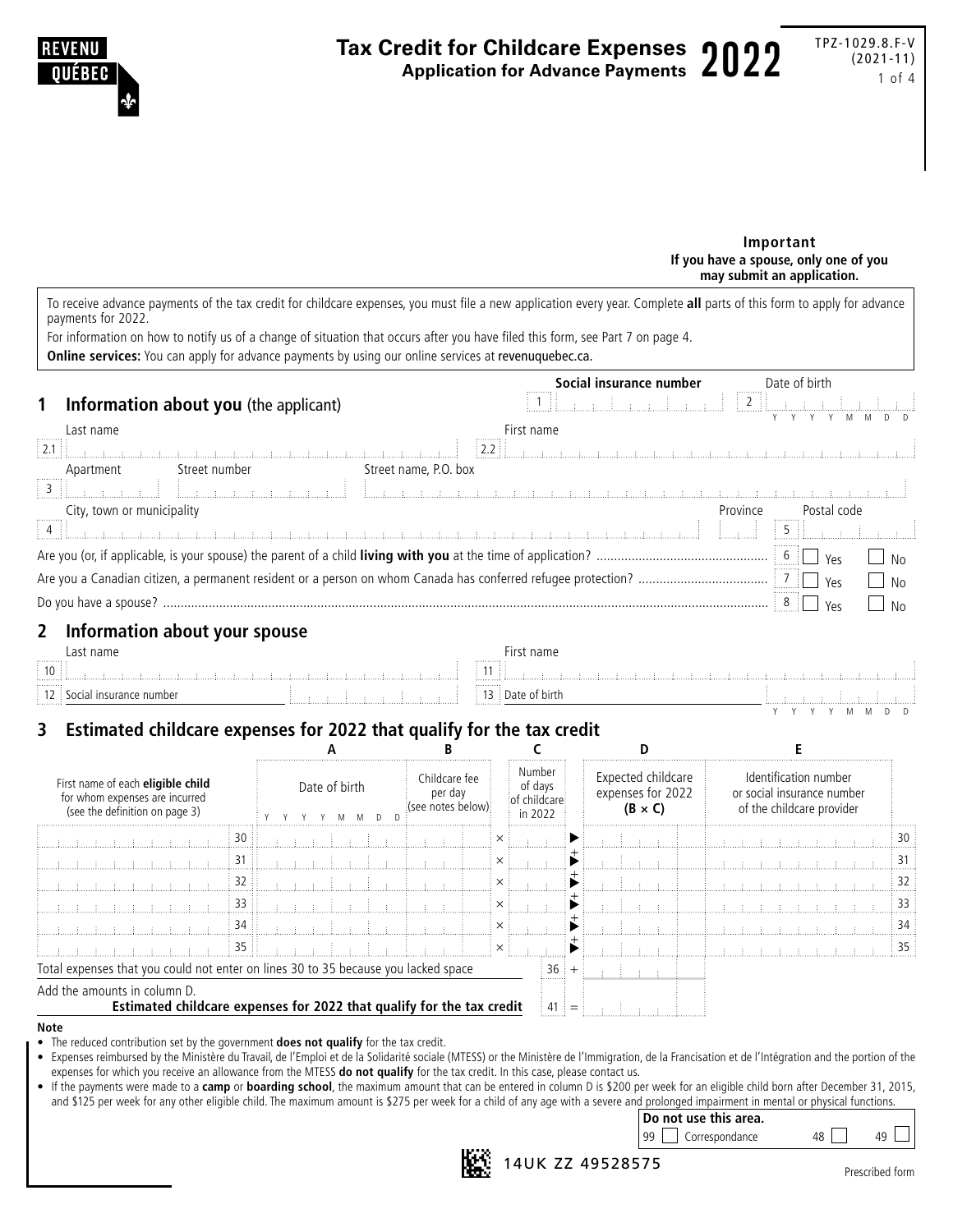| 42      |
|---------|
| 44      |
| : 46 :: |
|         |

TPZ-1029.8.F-V (2021-11)

2 0f 4

# **5 Estimated family income for 2022**

Family income corresponds to the estimated total of your and your spouse's income (minus deductions).

| <b>Estimated income</b>                                                                                                                                                                                                                                                                                                                                                                                               | Applicant<br>(annual amount)                                                                                                                                                                                                                                                                          | <b>Spouse</b><br>(annual amount)                                                                                                                                                                                                                                                                                       |  |  |  |  |
|-----------------------------------------------------------------------------------------------------------------------------------------------------------------------------------------------------------------------------------------------------------------------------------------------------------------------------------------------------------------------------------------------------------------------|-------------------------------------------------------------------------------------------------------------------------------------------------------------------------------------------------------------------------------------------------------------------------------------------------------|------------------------------------------------------------------------------------------------------------------------------------------------------------------------------------------------------------------------------------------------------------------------------------------------------------------------|--|--|--|--|
| Gross employment income (including tips) and research grants<br>(except expenses related to research)                                                                                                                                                                                                                                                                                                                 | 52<br>第一批 10                                                                                                                                                                                                                                                                                          | 62                                                                                                                                                                                                                                                                                                                     |  |  |  |  |
| Net <b>business</b> income earned as an individual in business.<br>For a loss, enter 0.                                                                                                                                                                                                                                                                                                                               | 53<br>第14章                                                                                                                                                                                                                                                                                            | 63                                                                                                                                                                                                                                                                                                                     |  |  |  |  |
| Employment Insurance benefits, parental insurance benefits, disability pension under<br>the Québec Pension Plan or Canada Pension Plan, and amounts from a government work<br>incentive program                                                                                                                                                                                                                       | 54                                                                                                                                                                                                                                                                                                    | $64$ $\frac{1}{2}$ $\frac{1}{2}$ $\frac{1}{2}$ $\frac{1}{2}$ $\frac{1}{2}$ $\frac{1}{2}$ $\frac{1}{2}$ $\frac{1}{2}$ $\frac{1}{2}$ $\frac{1}{2}$ $\frac{1}{2}$ $\frac{1}{2}$ $\frac{1}{2}$ $\frac{1}{2}$ $\frac{1}{2}$ $\frac{1}{2}$ $\frac{1}{2}$ $\frac{1}{2}$ $\frac{1}{2}$ $\frac{1}{2}$ $\frac{1}{2}$ $\frac{1}{$ |  |  |  |  |
| Scholarships, bursaries or fellowships                                                                                                                                                                                                                                                                                                                                                                                | 55                                                                                                                                                                                                                                                                                                    | 65                                                                                                                                                                                                                                                                                                                     |  |  |  |  |
| Other estimated income for 2022 (for example, investment income, income from<br>the rental of property, taxable support payments, last-resort financial assistance<br>and income replacement indemnities)                                                                                                                                                                                                             | 56   <u>Jacques Lands   Jacques   Jacques   Jacques   Jacques   Jacques   Jacques   Jacques   Jacques   Jacques   J</u>                                                                                                                                                                               |                                                                                                                                                                                                                                                                                                                        |  |  |  |  |
| <b>Estimated deductions</b><br>Amounts that you or your spouse expects to deduct for 2022 in the calculation of<br>your net income (for example, contributions to a registered retirement savings plan (RRSP)<br>or a registered pension plan, employment expenses and deductions and, if applicable,<br>the net business loss). Refer to lines 201 to 252 and line 164 (for a net loss)<br>of the income tax return. | $57$ $\frac{1}{2}$ $\frac{1}{2}$ $\frac{1}{2}$ $\frac{1}{2}$ $\frac{1}{2}$ $\frac{1}{2}$ $\frac{1}{2}$ $\frac{1}{2}$ $\frac{1}{2}$                                                                                                                                                                    |                                                                                                                                                                                                                                                                                                                        |  |  |  |  |
| <b>Other information</b><br>6                                                                                                                                                                                                                                                                                                                                                                                         | <b>Applicant</b>                                                                                                                                                                                                                                                                                      | <b>Spouse</b>                                                                                                                                                                                                                                                                                                          |  |  |  |  |
| Are you or your spouse planning to attend an educational institution (full time or part time) in 2022?                                                                                                                                                                                                                                                                                                                | 70<br>Υρς                                                                                                                                                                                                                                                                                             | $\frac{1}{2}$ 71 $\frac{1}{2}$<br>No<br>Yes<br>No                                                                                                                                                                                                                                                                      |  |  |  |  |
| Documents to enclose with the form<br>7                                                                                                                                                                                                                                                                                                                                                                               |                                                                                                                                                                                                                                                                                                       |                                                                                                                                                                                                                                                                                                                        |  |  |  |  |
| Make sure you enclose the documents requested below with the form.                                                                                                                                                                                                                                                                                                                                                    |                                                                                                                                                                                                                                                                                                       |                                                                                                                                                                                                                                                                                                                        |  |  |  |  |
| A photocopy of a document attesting to your or your spouse's<br><b>College</b><br>situation $3$<br>Enclose a photocopy of a recent document attesting that you or your spouse<br>is working, actively seeking employment, attending school or receiving parental<br>leave benefits in 2022. See Part 10 on page 4 to find out which document<br>to enclose.                                                           | A voided cheque or form LM-3-V<br>If you are not registered for direct deposit, you must register. To register for<br>direct deposit, you can:<br>· enclose a voided cheque;<br>• file a duly completed Request for Direct Deposit (form LM-3-V); or<br>• use our online services at revenuquebec.ca. |                                                                                                                                                                                                                                                                                                                        |  |  |  |  |
| Form TPZ-1029.8.F.A-V <sup>3</sup><br>Enclose form TPZ-1029.8.F.A-V, Childcare Expenses Qualifying for the Tax<br>Credit: Fees and Number of Days of Care for 2022, duly completed by                                                                                                                                                                                                                                 | If you are already registered for direct deposit to receive your income tax<br>refund, you are automatically registered to receive advance payments;                                                                                                                                                  |                                                                                                                                                                                                                                                                                                                        |  |  |  |  |
| the childcare provider or that person's representative.                                                                                                                                                                                                                                                                                                                                                               | A photocopy of the birth certificate or attestation of birth                                                                                                                                                                                                                                          | If you are entering childcare expenses for a child born after December 31, 2020,<br>enclose a photocopy of either the child's birth certificate issued by the Directeur                                                                                                                                                |  |  |  |  |

# **8 Certification**

I certify that the information provided on this form constitutes the best possible estimate of my situation for 2022, and I undertake to inform Revenu Québec promptly of any change to make to this information.

| 80 |                                                                                                                                  |      | 81 |           |                      | 82 |           |              |           |
|----|----------------------------------------------------------------------------------------------------------------------------------|------|----|-----------|----------------------|----|-----------|--------------|-----------|
|    | Applicant                                                                                                                        | Date |    | Area code | Phone (home or cell) |    | Area code | Phone (work) | Extension |
|    |                                                                                                                                  |      |    |           |                      |    |           |              |           |
| 83 |                                                                                                                                  |      |    |           |                      |    |           |              |           |
|    | Spouse                                                                                                                           | Date |    |           |                      |    |           |              |           |
|    | 1. The amounts in Part 4 are for 2022. They are indexed annually.<br>2. The same child cannot be included on more than one line. |      |    |           |                      |    |           |              |           |

3. This document must be provided each time you renew your application for advance payments.



was born.

de l'état civil or the attestation of birth issued by the hospital where the child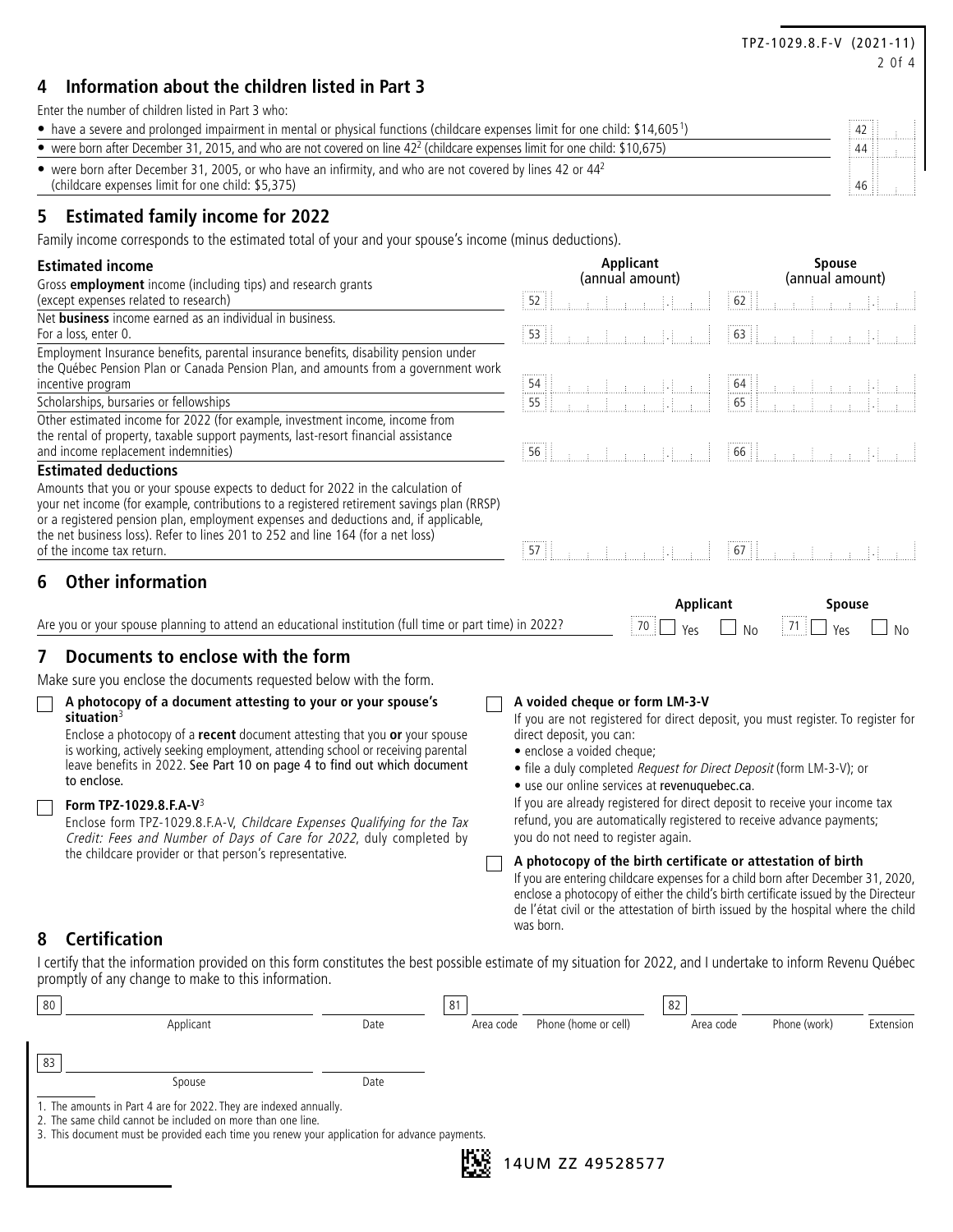### TPZ-1029.8.F-V (2021-11) 3 0f 4 **Tax Credit for Childcare Expenses Application for Advance Payments** 2022

Please read the information below before completing this form. For more information, call us at one of the following numbers: 514 940-1481 (Montréal area), 418 266-1016 (Québec City area) or 1 855 291-6467 (toll-free). Send your application to Revenu Québec at one of the following addresses: C. P. 6300, succursale Place-Desjardins, Montréal (Québec) H5B 0A6 or 3800, rue de Marly, C. P. 25200, succursale Terminus, Québec (Québec) G1A 0A2.

# **1 Is this the right form for you?**

Complete this form only if you want to apply for advance payments of the tax credit for childcare expenses to which you expect to be entitled for 2022.

To apply for advance payments, you must meet the requirements described below and send us this form, duly completed, along with **the required documents**.

We must receive this form and all the documents by October 15, 2022.

You can also claim the tax credit for childcare expenses to which you are entitled when filing your 2022 income tax return.

If you have a spouse who also expects to be entitled to the tax credit for childcare expenses, **only one of you** may apply for advance payments for the both of you.

### **2 Definitions**

#### **Spouse**

The person who is married to you, is your de facto spouse or is living in a civil union with you.

#### Note

A d**e facto spouse** is a person of the opposite sex or of the same sex who:

- is living in a conjugal relationship with you and is the biological or adoptive parent (legally or in fact) of a child of whom you were also the parent; or
- has been living in a conjugal relationship with you for at least 12 consecutive months (if you were separated for less than 90 days, the 12-month period is considered not to have been interrupted).

#### **Eligible child**

A child who:

- was born after December 31, 2005, and is your or your spouse's child;
- was born after December 31, 2005, is your or your spouse's dependant, and has income of \$11,081<sup>4</sup> or less for 2022;
- is your or your spouse's child, and is your or your spouse's dependant because of a mental or physical infirmity; **or**
- is your or your spouse's dependant because of a mental or physical infirmity and has income of \$11,081<sup>4</sup> or less for 2022.

### **3 Requirements**

To be entitled to advance payments of the tax credit for childcare expenses, you must meet the following requirements:

- You are (or are the spouse of) the biological or adoptive parent (legally or in fact) of a child living with you at the time of application.
- You are resident in Québec at the time of application, and you are a Canadian citizen, a permanent resident or a person on whom Canada has conferred refugee protection.
- You have a document from the childcare provider confirming the childcare fees and the number of days for which childcare services will be provided in 2022.
- You estimate that, for 2022, you will be entitled to an amount **exceeding \$1,000** as a tax credit for childcare expenses. However, this requirement does not apply if you estimate that you will also be entitled to a work premium or an adapted work premium exceeding \$500. You do not have to calculate your tax credit for childcare expenses yourself. We will do the calculation for you and notify you of the results. However, you have to provide information and figures that are **as accurate as possible**. If the amount of the tax credit to which you are actually entitled is less than the estimated amount, you will have to pay income tax.
- You incur childcare expenses for an eligible child living with you or your spouse, and you or your spouse is in one of the following situations (see Part 10, as certain documents must be provided to confirm your or your spouse's situation):
	- you hold an office or employment;
	- you actively operate a business;
	- you practise a profession;
	- − you do research under a grant;
	- you are actively seeking employment;
	- you attend<sup>5</sup> an educational institution as a student enrolled in an educational program of at least three consecutive weeks, either on a fulltime basis (**courses** and **assignments** must take up a minimum of 10 hours per week) or on a part-time basis (**courses** alone must take up a minimum of 12 hours per month);
	- − you receive Québec parental insurance plan benefits or benefits related to a birth or an adoption under the Employment Insurance plan.
- You agree that the payments be made by direct deposit.

Please note that we can deny your application or suspend or cancel your advance payments if you or your spouse received advance payments for a year prior to 2022 and did not file an income tax return for that year, or if such action is warranted in light of information or documents brought to our attention. While processing your application, we may also ask for additional documents or information.

### **4 Childcare expenses that do not qualify for the tax credit**

The following are examples of expenses that do not qualify for the tax credit:

- the reduced contribution set by the government;
- a portion of the expenses paid for the basic services offered by a subsidized childcare provider at school on pedagogical days;
	- amounts paid to one of the following persons:
	- the child's mother or father,

14D1 ZZ 49526849

- − a person living in a conjugal relationship with you,
- a person living with you and for whom the child is an eligible child,
- a person under 18 who is related to you, or to the person living in a conjugal relationship with you, by blood, marriage (or civil union) or adoption, with the exception of a nephew or niece,
- a person for whom you (or a person living with you and for whom the child is an eligible child) enter an amount on line 367 of the income tax return;
- expenses paid for general or specific teaching services;
- expenses for which another person is already claiming the tax credit for childcare expenses;
- expenses for which a person is or was entitled to a reimbursement or to any other form of assistance (unless the expenses were included in the calculation of the person's income and cannot be deducted in the calculation of the person's taxable income);
- fees paid for after-school activities (even if the activities take place on a regular, ongoing basis);
- fees paid for help with homework outside regular class time (provided the person in charge of the service has a teaching—not a supervisory—role);
- childcare expenses incurred for strictly personal reasons (for example, respite).

<sup>4.</sup> This amount is for 2022 and is indexed annually.

<sup>5.</sup> For information about the restrictions applicable to online and correspondence courses, go to [revenuquebec.ca](http://www.revenuquebec.ca).